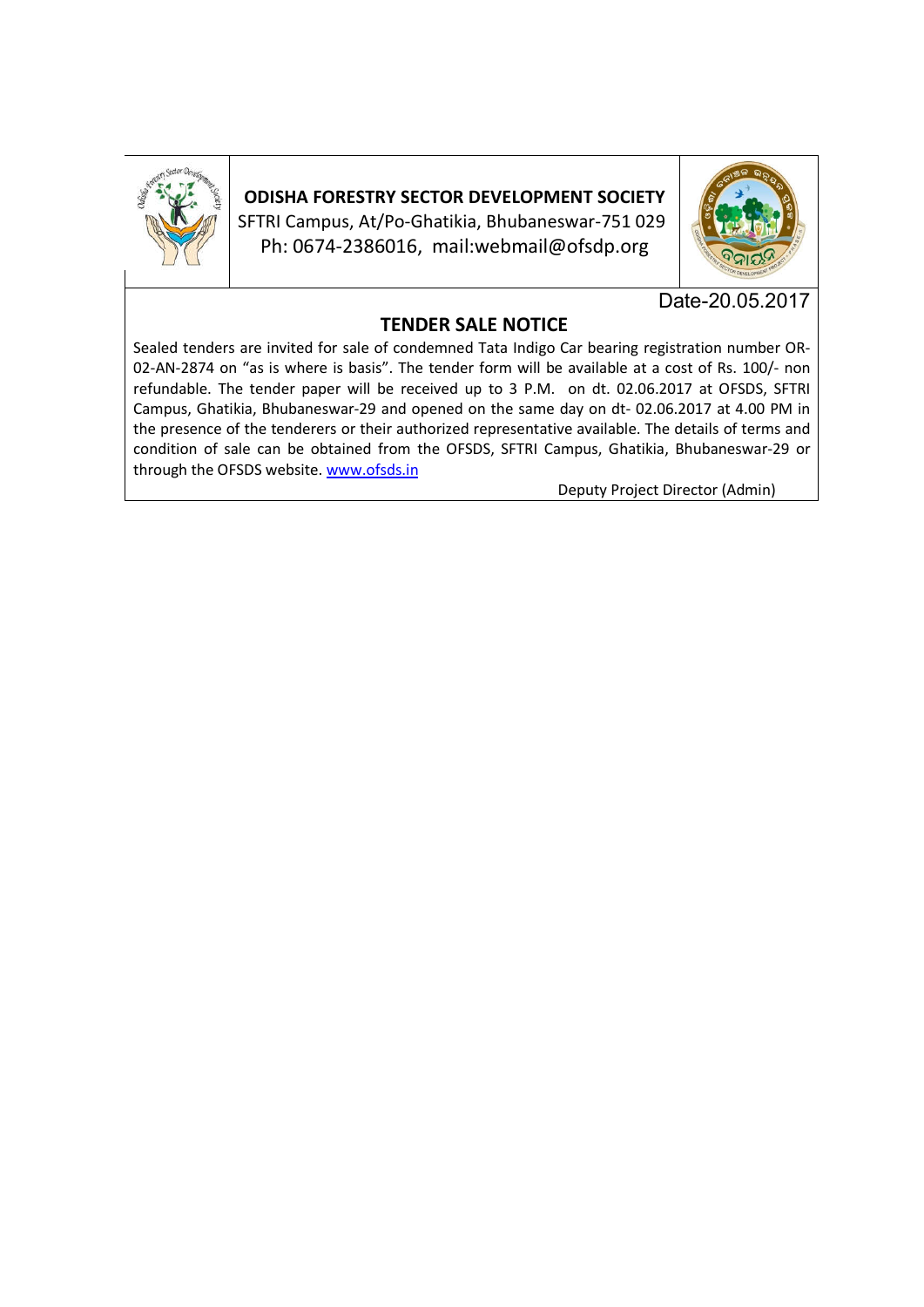#### **TENDER SALE NOTICE**

Sealed tender in tender form accompanied with an E.M.D. of Rs. 3,000/-(Rupees five thousand only) refundable in shape of Bank Draft in favour of **'Odisha forestry Sector Development Society'** Payable at Bhubaneswar for the disposal of Indigo Car bearing No**. OR-02-AN-2874 "AS IS WHERE IS BASIS".** The tender form will be available at a cost of Rs. 100/- non refundable at PMU, OFSDS, SFTRI Campus, Bhubaneswar-29 on any working day from 11AM to 5PM. The tender paper will be received up to 3 P.M on dt.02.06.2017 at OFSDS, SFTRI Campus, Ghatikia, Bhubaneswar-29 and opened up on the same day on dt.02.06.2017 at 4.00 P.M. in the presence of the tenders or their authorized representatives with valid identification proof. In case the application form is downloaded from the above website, the applicant shall furnish a Demand Draft for an amount Rs 100/- (Rupees One Hundred) only drawn in favour of '**Odisha forestry Sector Development Society'** on any nationalized bank payable at Bhubaneswar towards the cost of application along with the application form.

Further details of terms and condition of sale can be obtained from the PMU, OFSDS, SFTRI Campus, Ghatikia, Bhubaneswar-29 or through the OFSDS website **www.ofsds.in.** The authority reserves the right to accept or reject all/part of the tender without assigns any reasons thereof.

Dy. Project Director (Admin)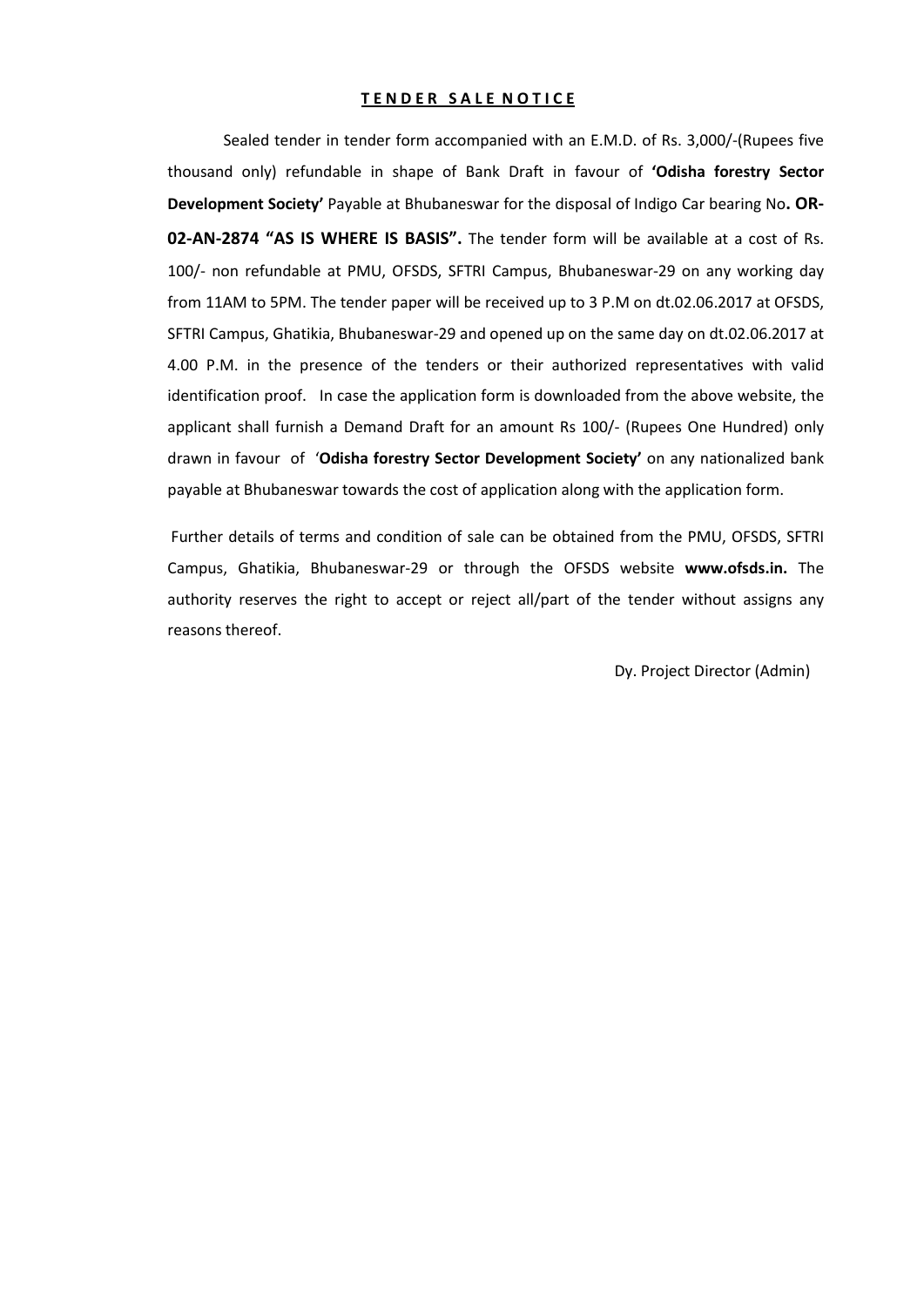## **ODISHA FORESTRY SECTOR DEVELOPMENT SOCIETY, SFTRI CAMPUS, GHATIKIA,**

### **BHUBANESWAR-29**

TERMS AND CONDITIONS OF TENDER SALE OF CONDEMNED TATA INDIGO L CAR- OR-02-AN-2874

- 1. Odisha forestry Sector Development Society, SFTRI Campus, Ghatikia, Bhubaneswar invites sealed tenders in tender form as per the prescribed format enclosed herewith by speed post/registered post/in person from the intending purchaser herein after called as the tenderer [s] quoting their offers for purchase of condemned Tata Indigo Car (Diesel) bearing registration number OR-02AN-2874 on **"as is where is basis**". The tender will be received up to 3.00 P.M. on dt. 02.06.2017 and will be opened at 4.00 P.M. on 02.06.2017 in presence of tenderer or their authorized representatives with valid identification proof. No tender will be entertained/considered received after 3.00 P.M. on dt.02.06.2017.
- **2.** The very act of giving offer in the tender form shall be deemed as proof that the tenderer has inspected the vehicle and satisfied him/her about its condition. No complaint at later stage shall be entertained after submission of tender offer and Odisha Forestry Sector Development Society will not be responsible for any dispute on the condition of the vehicle after the sale "**as is where is basis"**
- 3. The tender forms should be filled in clearly and legibly. The offer quoted should be written both in figures and words. Correction and over writing if any should be attested by the tenderer. The full name and complete address of tenderer should be clearly written in the tender paper. The tender paper without signature and EMD will be summarily rejected.
- 4. The tender paper should accompany with an earnest money deposit of Rs.3000/-in shape of Demand Draft drawn in favour of '**Odisha forestry Sector Development Society'** drawn in any Nationalized Bank, payable at Bhubaneswar. No cash deposit will be accepted. In case of successful tender, the EMD will be adjusted towards security deposit and in case of unsuccessful tender the EMD will be refunded within seven days of completion of tender process without any interest.
- 5. The successful tenderer shall have to deposit 25% of the amount quoted in tender within two days as security deposit to be adjusted towards the sale value and the balance 75% shall have to be paid within seven days from the issue of lifting order.
- 6. The taxes and duties etc., if any will be borne extra in addition to sale value by the tenderer /purchaser
- 7. The successful tenderer, if fails to deposit the full sale value and taxes etc, if any, within the stipulated time, as mentioned above in that case OFSDS will be at liberty to forfeit the entire amount deposited by the tenderer and depose the vehicle as would be deemed proper at the risk of the purchaser/tenderer.
- 8. The successful tenderer shall remove the vehicle from the office premises within seven days from the date of payment of full sale value offered by him including taxes, duties etc,
- 9. The vehicle shall not be delivered to the tenderer unless and until full payment including taxes, duties etc if any, is made and requisite formalities are completed. The tools, implements and spare parts shall not be delivered with the vehicle. On full payment of sale value with all statutory dues the purchaser will furnish an undertaking that the vehicle shall not be used for any unlawful and illegal activities after the delivery of the vehicle.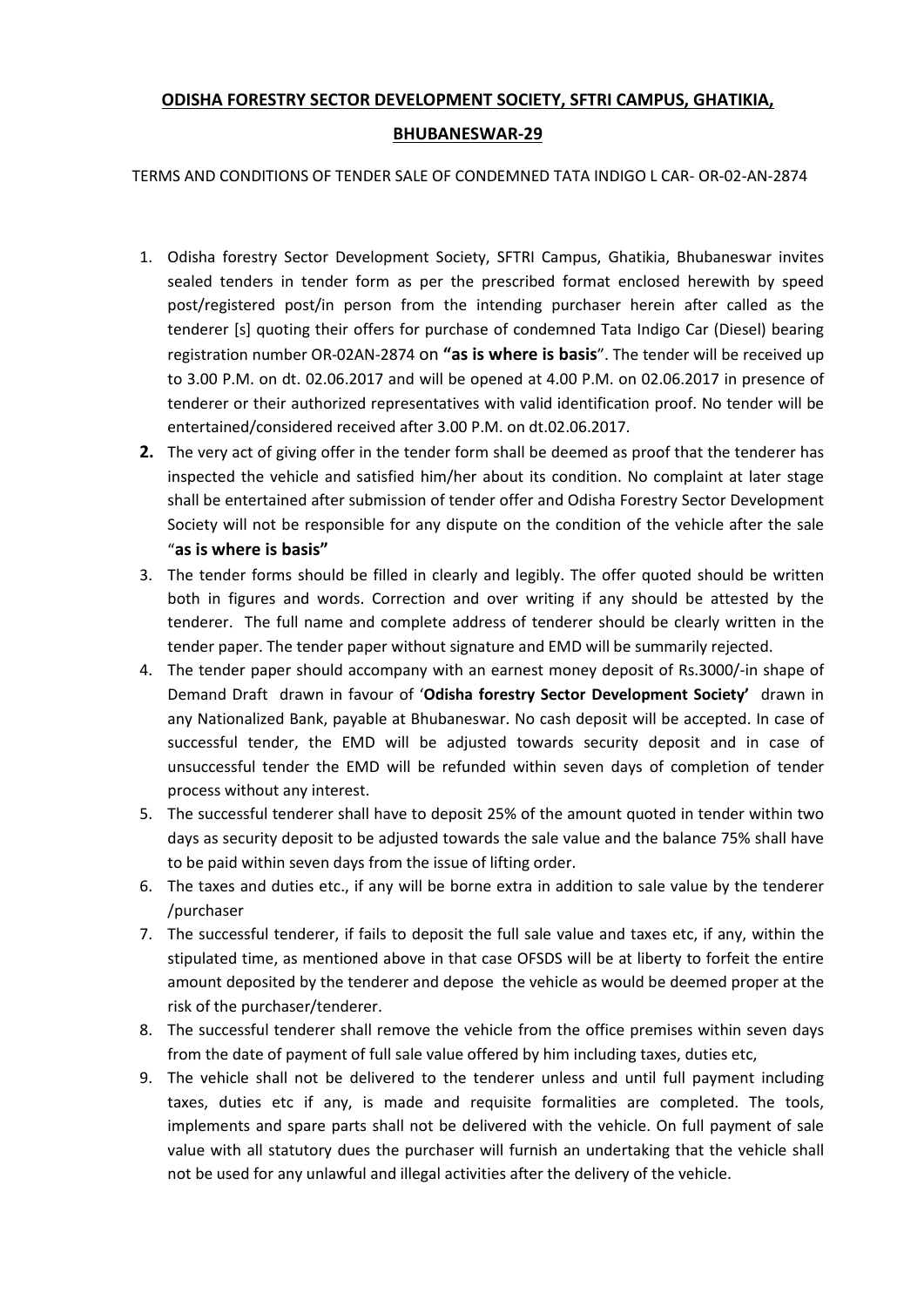- 10. The successful tenderer if fails to lift the vehicle within seven days as per clause -8, in that case the tenderer/purchaser shall be charged ground rent @ 1% of the tender amount per day or part thereof. If the ground rent exceed the offered amount ['sale price] deposited, the successful tenderer shall have no claim over the vehicle. The sale price so deposited will be adjusted towards ground rent and vehicle will become the absolute property of the OFSDS and will be disposed of at the risk of tenderer.
- 11. In case of any dispute regarding the above sale, the decision of the Project Director, OFSDS, Bhubaneswar will be final and binding on both the parties.
- 12. The Authority reserves the right to accept or to reject the tender without assigning any reason thereof.
- 13. The intending purchasers can inspect the vehicle i.e. Tata Indigo Car No. OR 02-AN-2874 at the OFSDS office premises on any working day between 11.00 AM to 5.00 PM.
- 14. In case any dispute the same shall only be subject to the jurisdiction of court at Bhubaneswar, Odisha.

For ODISHA FORESTRY SECTOR DEVELOPMENT SOCIETY Dy. Project Director (Admin)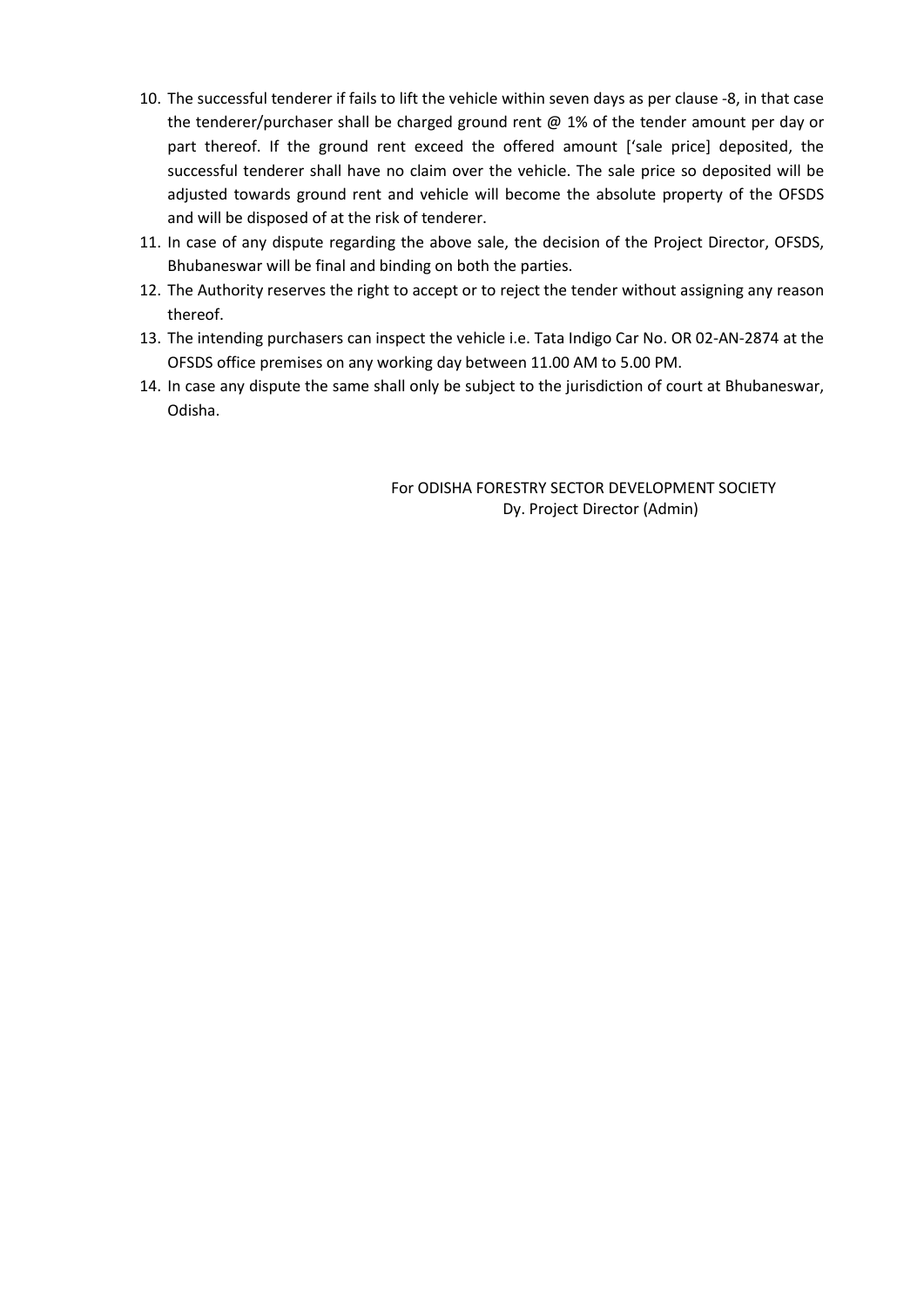## **TENDER SALE FORM**

### FOR THE VEHICLE NO. OR-02-AN-2874 (INDIGO)

| Name of Tenderer | Quoted<br>amount | Amount<br>of EMD | Particulars of EMD |      | Remark |
|------------------|------------------|------------------|--------------------|------|--------|
|                  | [excluding all   | Paid             | Bank Name &        | date |        |
|                  | taxes etc.]      |                  | DD number          |      |        |
|                  | 2                | 3                | 4                  | 5    | 6      |
|                  |                  |                  |                    |      |        |

#### PAN No.

Full address of the tenderer Full signature of the tenderer Full signature of the tenderer with Contact No.